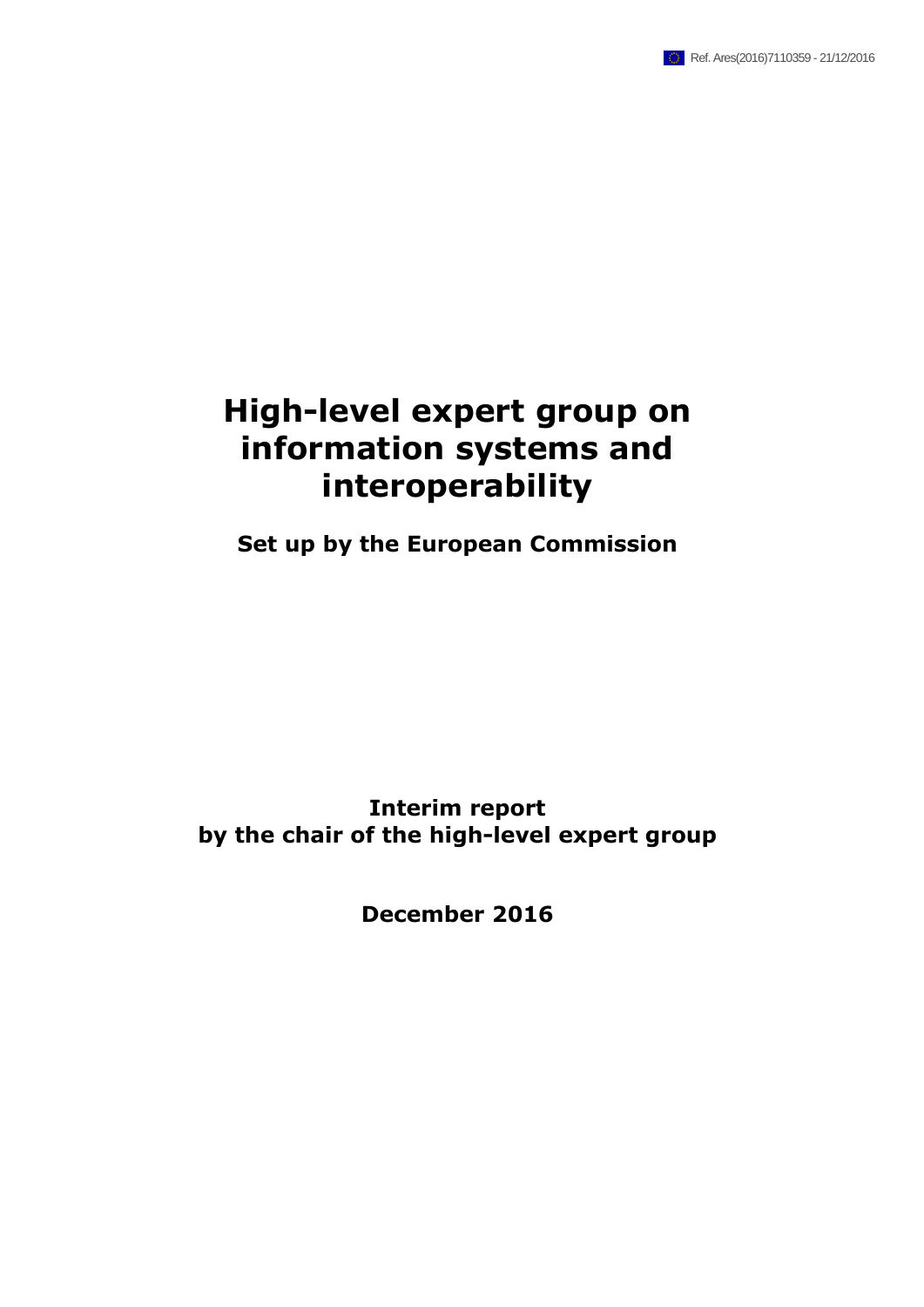## **1. INTRODUCTION**

The European Union currently faces the 'parallel challenges of migration management and the fight against terrorism and organised crime.' As set out in the Commission's April Communication *Stronger and Smarter Information Systems for*  Borders and Security,<sup>1</sup> citizens in the EU rightly expect that migration is effectively managed so that we have confidence in knowing who is entering the EU. They also expect that security for all remains a prime objective, to be achieved in part by ensuring that the EU manages its external borders and shares information effectively.

Information systems, by providing border guards and police officers with relevant information on persons, are essential for both external border management and internal security in the EU. The Communication affirmed that there is room for improvement, whether in existing systems or developing new systems. One major path to this end would be through improving the interoperability of information systems as a long-term objective  $-$  an objective endorsed by the European Council and the Council.

The Commission therefore decided to set up a high-level expert group on information systems and interoperability, which I have the honour to chair. It comprises experts from Member States and associated Schengen states, and from the EU agencies eu-LISA, Europol, European Asylum Support Office, European Border and Coast Guard (Frontex) and the Fundamental Rights Agency. The Counter-Terrorism Coordinator and the European Data Protection Supervisor also participate as full members of the expert group. In addition, representatives of the secretariat of the European Parliament's Committee on Civil Liberties, Justice and Home Affairs and of the General Secretariat of the Council attend as observers (see annex for full list).

The high-level expert group aims to submit its final report by the end of April 2017, following which the Commission has indicated it may present proposals on further steps to be taken. The current situation demands that we advance our work as rapidly as possible. The group has agreed that the chair should report already on the work so far, and set out some interim findings and possible ways forward. This is the purpose of the report, which provides a review of the group's work over the first six months of its operation.

## **1.1. Meetings**

The high-level expert group has met three times since its formation.

At the high-level group's first meeting in June 2016, experts established its working methods and timeline. On substance, they agreed on the need to exploit the existing information-sharing environment — notably for the Schengen and visa information systems (SIS and VIS) and Eurodac — and to build upon it after having identified gaps. The group committed to examine various means to improve the interoperability of systems: single-search interface; a shared biometric matching service; and a common repository of data.

In its June meeting, the group also decided to set up three subgroups, one each to examine existing systems, new systems and the interoperability of systems. The subgroup on existing systems has met twice, on new systems once, and on interoperability three times. These subgroups report back to the high-level group with their conclusions and proposed recommendations.

The high-level group's second meeting took place in September. The group emphasised the importance of ensuring the highest standards of data quality and

 $\overline{a}$ <sup>1</sup> COM(2016)205, 6 April 2016.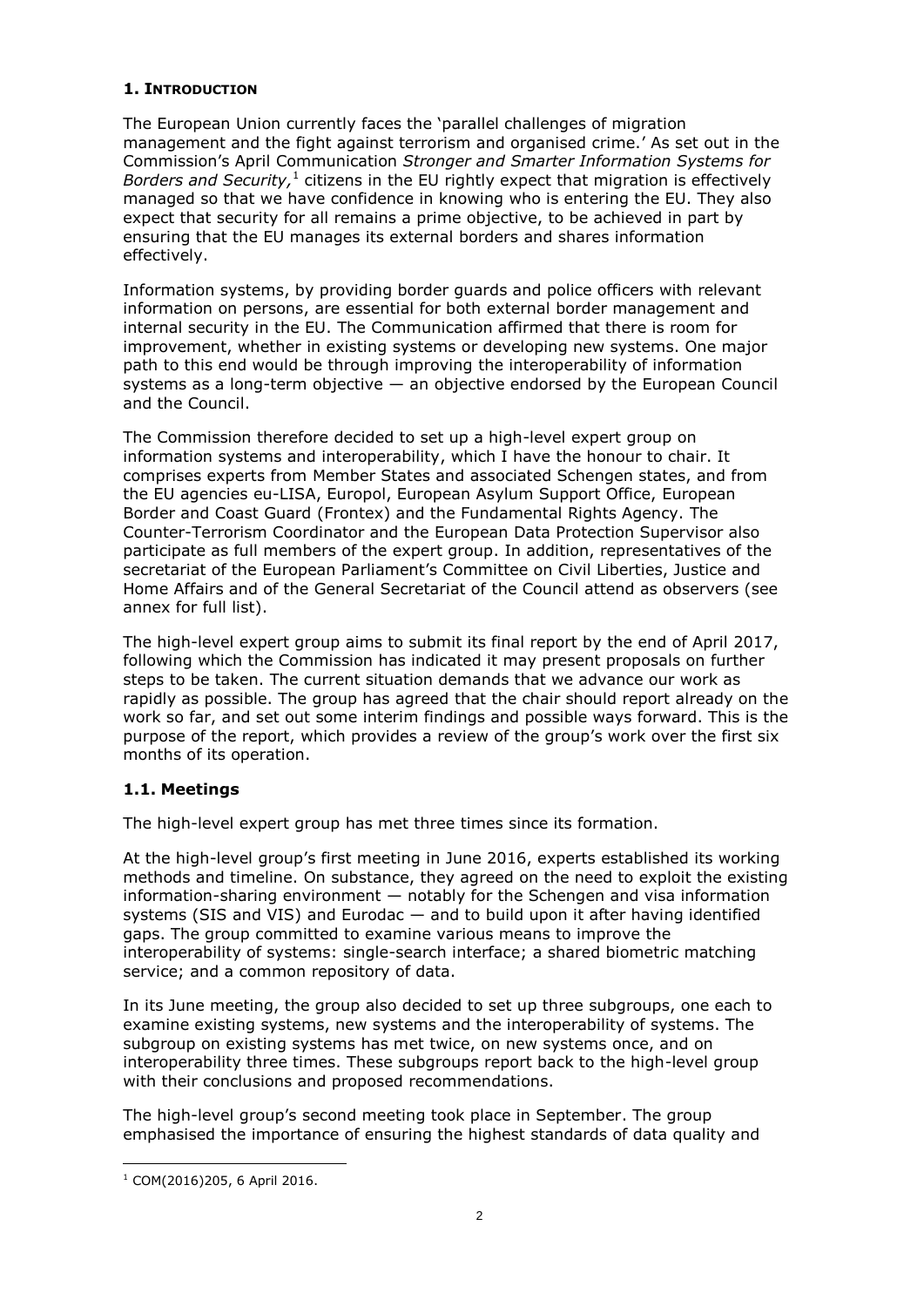using systems to their potential. The discussions reflected a sentiment that existing systems and practices should be improved before thinking of developing new ones. One particularly promising path to be considered would be a single-search interface for accessing EU systems. The group also acknowledged the need to address conditions of access for law enforcement purposes, and governance of systems generally. When considering information gaps, the group reacted to the Commission's latest thinking, thereby providing input for the subsequent Commission proposal to establish a European travel information and authorisation system (ETIAS).

In the latest meeting, in November, the group considered a set of preliminary recommendations based on the work so far in the subgroups, primarily on singlesearch interface, data quality and a shared biometric matching service. It also considered the need to identify the obstacles and solutions for law enforcement access, not only for Eurodac but also for the Entry/Exit System (EES) and VIS, and whether such obstacles could be overcome by technical solutions. At this meeting, it was also restated that the group's work is firmly based on all relevant data protection and fundamental rights considerations.

This interim report builds on the discussions and findings that have taken place during all the meetings so far, and in particular of this latest meeting. I have prepared but not consulted this interim report with the members of the high-level group and further meetings will show whether I have faithfully reflected the state of our discussions.

#### **2. FUNDAMENTAL RIGHTS AND DATA PROTECTION**

Respect of fundamental rights and data protection rules is a bedrock of the work of the high-level expert group. This was clearly stated in the April Communication that gave rise to the group and it has continued throughout its meetings. As already indicated, the European Data Protection Supervisor and the Fundamental Rights Agency participate as full expert members of the group.

Effective controls at external borders are necessary for the effective management of migration and to contribute to internal security, as does the exchange of information between Member States. The controls are not solely about identifying irregular migrants or terrorists or criminals. They can also serve to identify and protect persons such as victims of trafficking or abducted children. The fact that the Schengen Information System includes missing persons serves to enhance their protection. If Eurodac shows that a person is an asylum seeker, the person's data will not be shared with third countries, especially not with the country of origin.

These and other examples demonstrate that technology and information systems for border management and law enforcement can help public authorities to protect the fundamental rights of citizens. This positive effect of information systems on the fundamental rights of persons is often ignored, and deserves more attention and emphasis.

Nevertheless, the use of personal data envisaged in these systems also raises questions about their impact on the right to privacy and the protection of personal data. Our group has been very sensitive to such potential privacy risks. As a group, we have constantly noted that personal data should only be retained for as long as necessary for the purpose for which they were collected.

Effective controls at external borders and the sharing of information, therefore and the systems used to apply them  $-$  are to be implemented in compliance with data protection principles, including data protection by design and by default, and the requirements of necessity, proportionality, purpose limitation and quality of data.

Improving the systems offers the prospect of making decisions with greater confidence that they are the right decisions based on reliable and up-to-date data.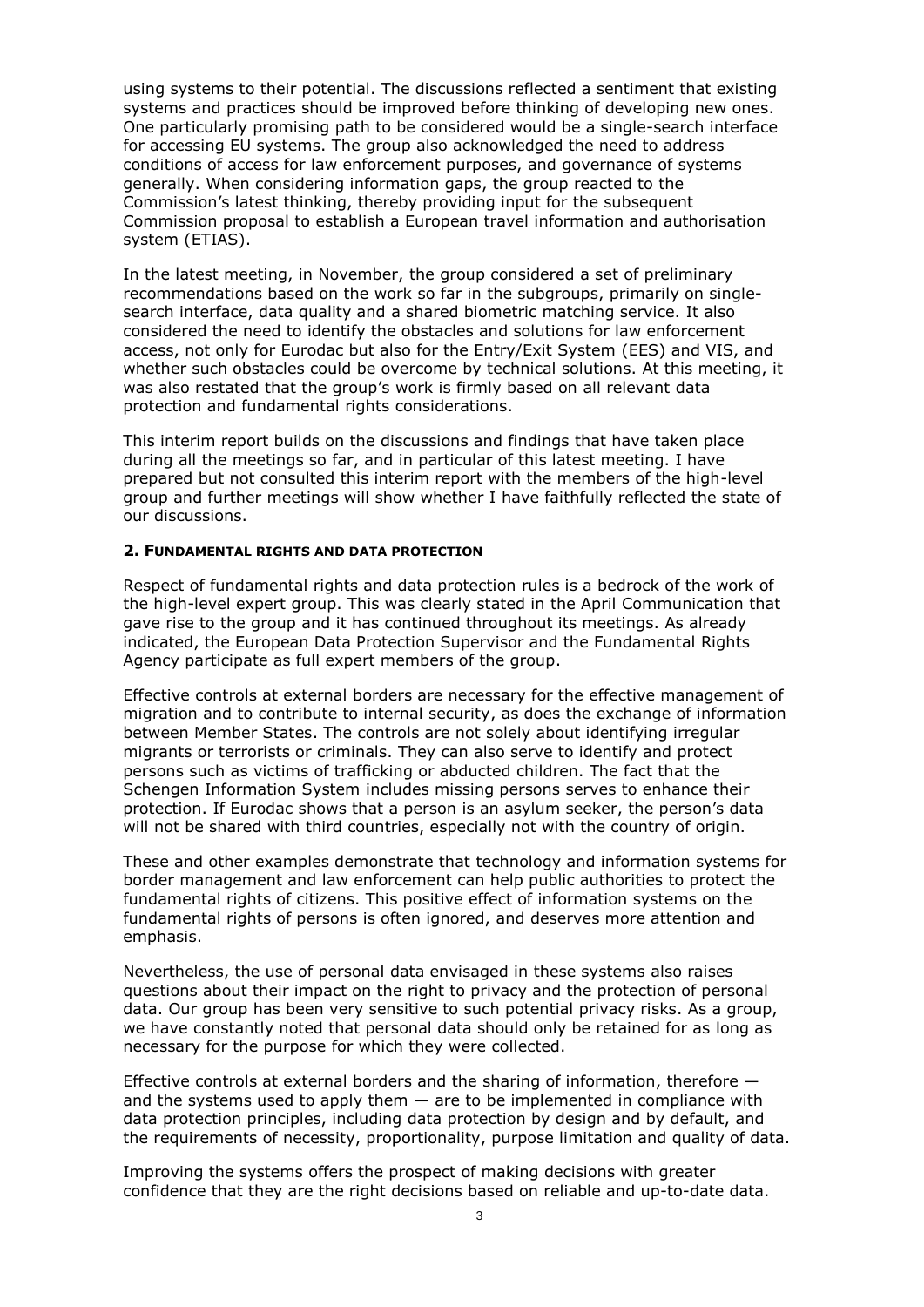This is not about administrative convenience but is clearly in the public interest. Information systems that do not perform well or are not properly used may produce false matches, or no matches at all, which may negatively impact on the fundamental rights of persons. Systems that are unsafe and that can be easily hacked will bring personal data into the wrong hands, and could expose people to great risks. Appropriate security measures, adequate safeguards and effective rebuttal mechanisms will therefore be part and parcel of any information system.

The group will continue to take full account of the recommendations of the European Data Protection Supervisor and of the Fundamental Rights Agency. We acknowledge that their early involvement in the design and further evolution of EU information systems is essential to ensure their systems fully comply with all relevant fundamental rights considerations.

#### **3. SUGGESTED ORIENTATIONS FOR THE FINAL REPORT OF THE GROUP**

The Communication *Stronger and Smarter Information Systems for Borders and Security* defines 'interoperability' as the ability of information systems to exchange data and to enable the sharing of information. It distinguished four dimensions of interoperability, each raising technical, operational and legal issues, including on data protection:

- a single-search interface to query several information systems simultaneously and to produce combined results on one single screen;
- the interconnectivity of information systems where data registered in one system will automatically be consulted by another system;
- the establishment of a shared biometric matching service in support of various information systems; and
- a common repository of data for different information systems.



**interconnectivity**

The expert group has discussed each of these dimensions of interoperability in considerable detail. An important finding was that the second option (interconnectivity of systems) should only be considered on a case-by-case basis, while evaluating if certain data from one system needs to be systematically and automatically reused to be entered into another system.

Consider the example with two systems, A and B that can be consulted via a single-search interface. The interconnectivity of system B with system A only makes sense if system A systematically and automatically needs to store and process data from system B.

If no data reuse is necessary or if such reuse requires a human (legal) decision, the interconnection is without interest: the single-search interface is a better and sufficient option.

One real example is the interconnection of the Entry/Exit System (EES) and the Visa Information System  $-$  as proposed in the draft EES Regulation  $-$  where data contained in VIS would be systematically and automatically consulted by the EES in order to store a very small sub-set of VIS data (visa-sticker, number of entries, period of stay). This would enable the EES to process data on visa-holders correctly while at the same time meeting the requirements of data minimisation and data consistency. The group considered that  $-$  provided sufficient progress is made on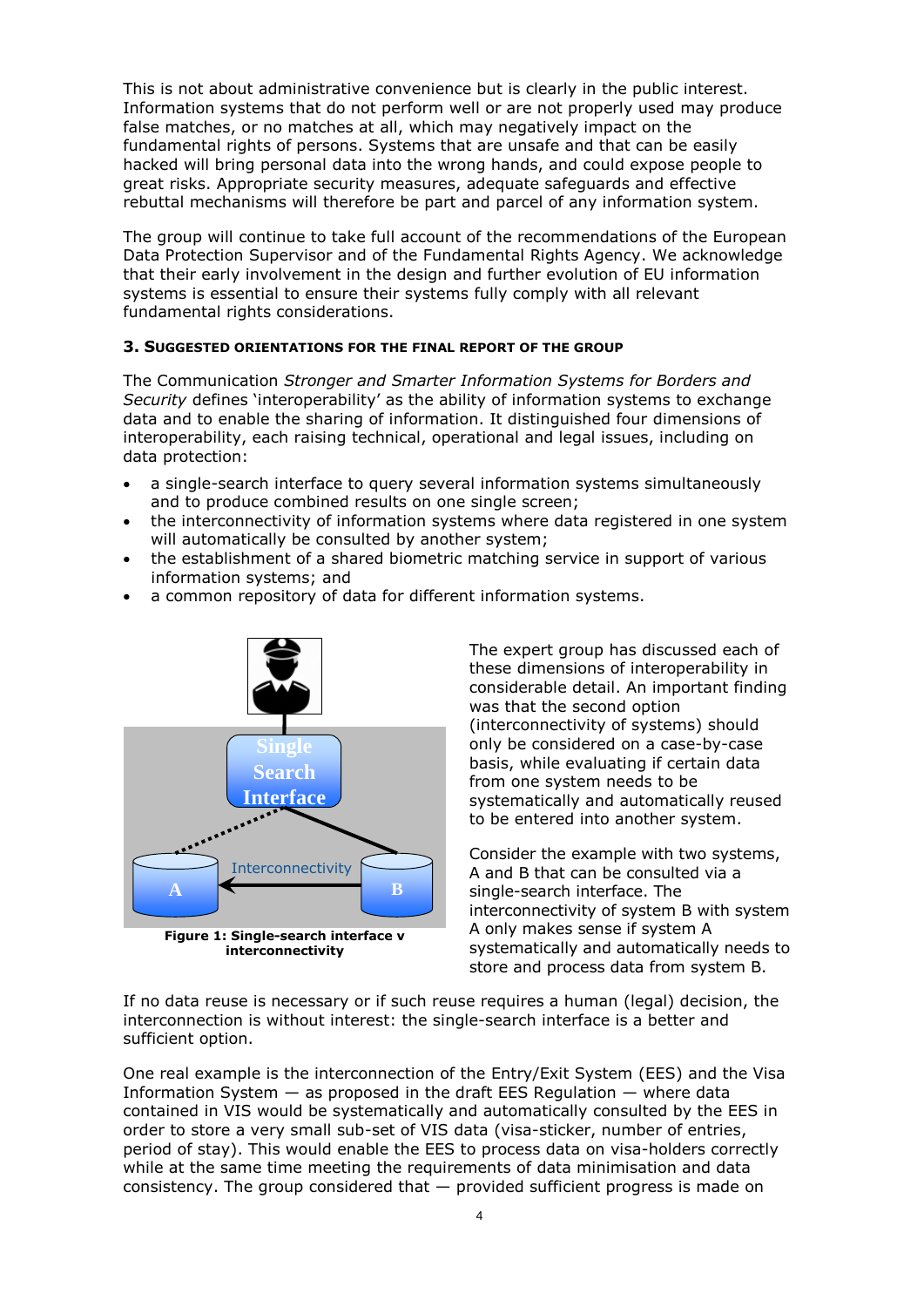the other three dimensions of interoperability  $-$  there is less need for interconnectivity between systems for the sole reason of improving and facilitating access to and exchange of data.

Our first suggestion would therefore be to focus further discussions and reflections on the three remaining dimensions of interoperability: the single-search interface, the shared biometric matching service and the common repository of data.

The group considered one aspect to be of fundamental importance, and a precondition for any progress towards the better use of systems: the quality of data.

## **3.1. Cross-cutting issue: data quality**

#### *Chair's suggestions*

- $\triangleright$  Explore, together with eu-LISA, options for establishing  $-$  for all systems under the agency's operational responsibility — automated data quality control mechanisms and common data quality indicators.
- $\triangleright$  Explore, together with eu-LISA, the possibility of establishing a data warehouse with anonymised data and the various examples of reporting that it would enable.
- $\triangleright$  Agree for each of the relevant systems and within the responsible governance frameworks — updated rules for scrutinising data quality and data quality reporting processes.
- $\triangleright$  Establish a biannual peer review of data quality.
- $\triangleright$  Develop relevant training modules on data quality for staff responsible for feeding the systems at national level.

The Communication *Stronger and Smarter Information Systems for Borders and Security* stated that systems such as the Schengen Information System (SIS), the Visa Information System (VIS) and Eurodac — but also other mechanisms like the Prüm Decision<sup>2</sup> on cross-border cooperation  $-$  are up and running, but that Member States could use them better. Our group discussed this challenge on several occasions. We looked in particular into the cross-cutting issue of improving the quality of data submitted into the respective systems.

Each information system used for processing data put in by human operators is prone to have data quality problems. This can have consequences not just for not being able to identify irregular migrants or terrorists, but also by affecting the fundamental rights of innocent people. Various automatic validation rules are thus implemented to prevent operators from making mistakes. Examples include checks on empty fields, checks on unallowed characters, checks on formats, checks on dates, and checks on inconsistencies.

The automated quality, format and completeness checks imposed or suggested by the (central) systems should be improved or completed. To prevent rejections on the central level, these checks then need to be implemented in an identical way at the point of input in the source systems. The group considered that further analysis is required on the possible development of automated data quality control of the various data fields in SIS, VIS and Eurodac, and in any new systems. Common data quality indicators are also required for the purpose of automated data quality control (see Figure 1).

 $\overline{a}$ 

<sup>2</sup> Council Decision 2008/615/JHA of 23.6.2008, OJ L 210 of 6.8.2008.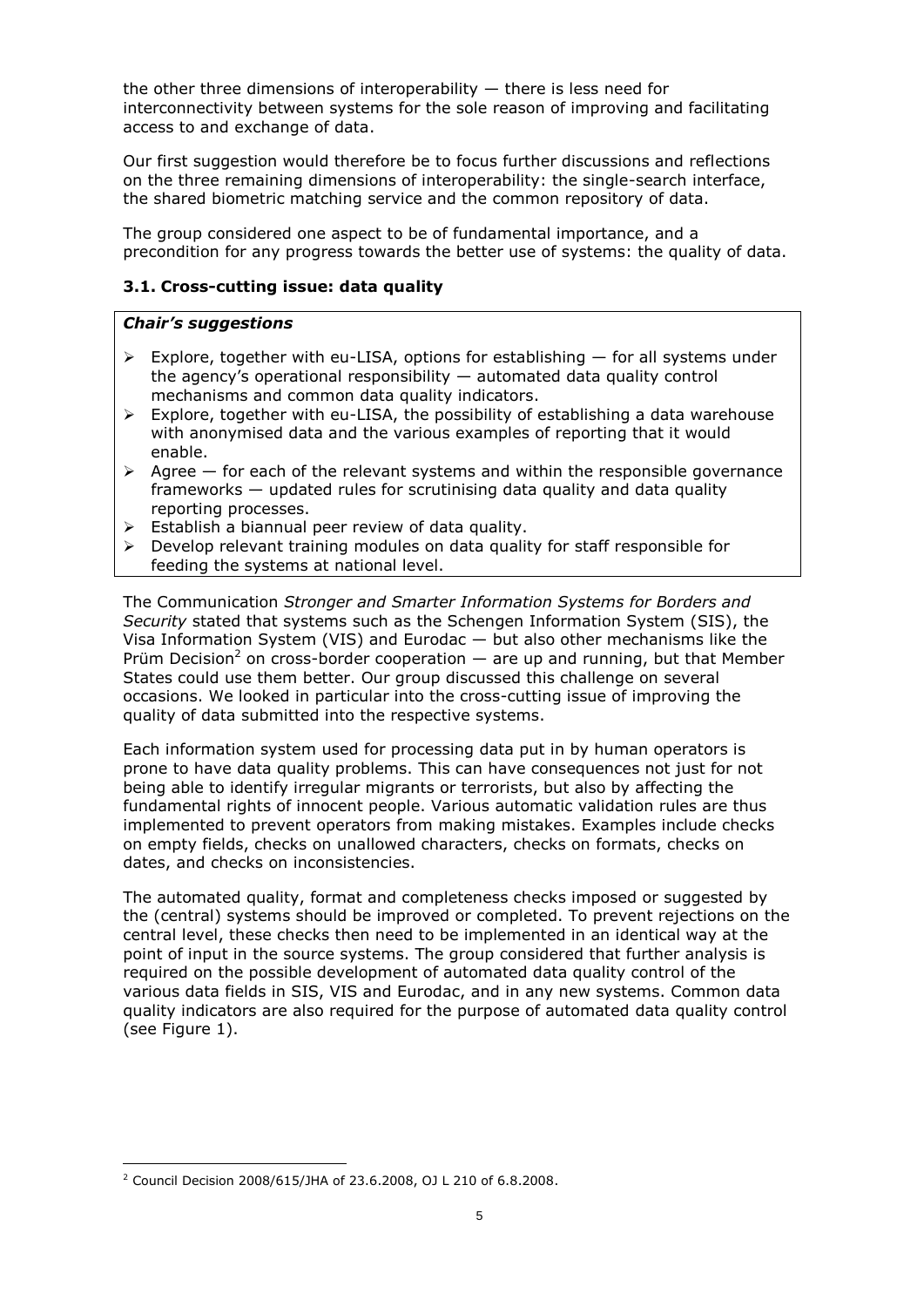

**Figure 2: Improving data quality<sup>3</sup>**

In this context, a balance must be found between strict rules and end-user flexibility, while recognising the specificities of the information system and its user community. The collection of validation rules should be regularly reviewed to cope with business, organisational, technical and political changes. Member States remain responsible for the quality of their data. Therefore, the goal of such a data quality control mechanism will be for the central systems to automatically identify apparently incorrect or inconsistent data submissions so that the originating Member State is able to verify the data and carry out any necessary remedial actions. It is to be noted that, on 21 December 2016, the Commission's proposal concerning the Schengen Information System already reflected some of the discussions on data quality that took place in the high-level expert group. Similar to the approach taken in the EES proposal of April 2016, this SIS proposal aims to empower eu-LISA to produce data quality reports to Member States at regular intervals. This activity could be facilitated by a data repository for producing statistical and data quality reports.

The group considered that operator training and awareness-raising, peer pressure and end-user feedback should be used to remedy poor data quality. Such a lack of quality can become apparent when performing *ex post* statistical reporting and audits to monitor and improve data quality.

A second approach to improving data quality is the creation of a data warehouse containing anonymised data extracted from the systems (see Figure 2). This could facilitate the processing and analysis of these raw anonymous data and subsequent statistical reporting. While many reports can be (and are) created using the actual personal data in the parent systems, this is not a best practice for several reasons:

- all data, including personal data, is directly accessed, which is not proportionate;
- such a bulk approach constitutes an extra processing burden on the system:
- it requires dedicated and secured reporting infrastructures for each system; and
- it prevents holistic 'cross-system' analysis by only looking at data from one system.

 $\overline{a}$ 

<sup>3</sup> Currently, Eurodac records fingerprints only but under the current proposal this will be extended to include alphanumeric data.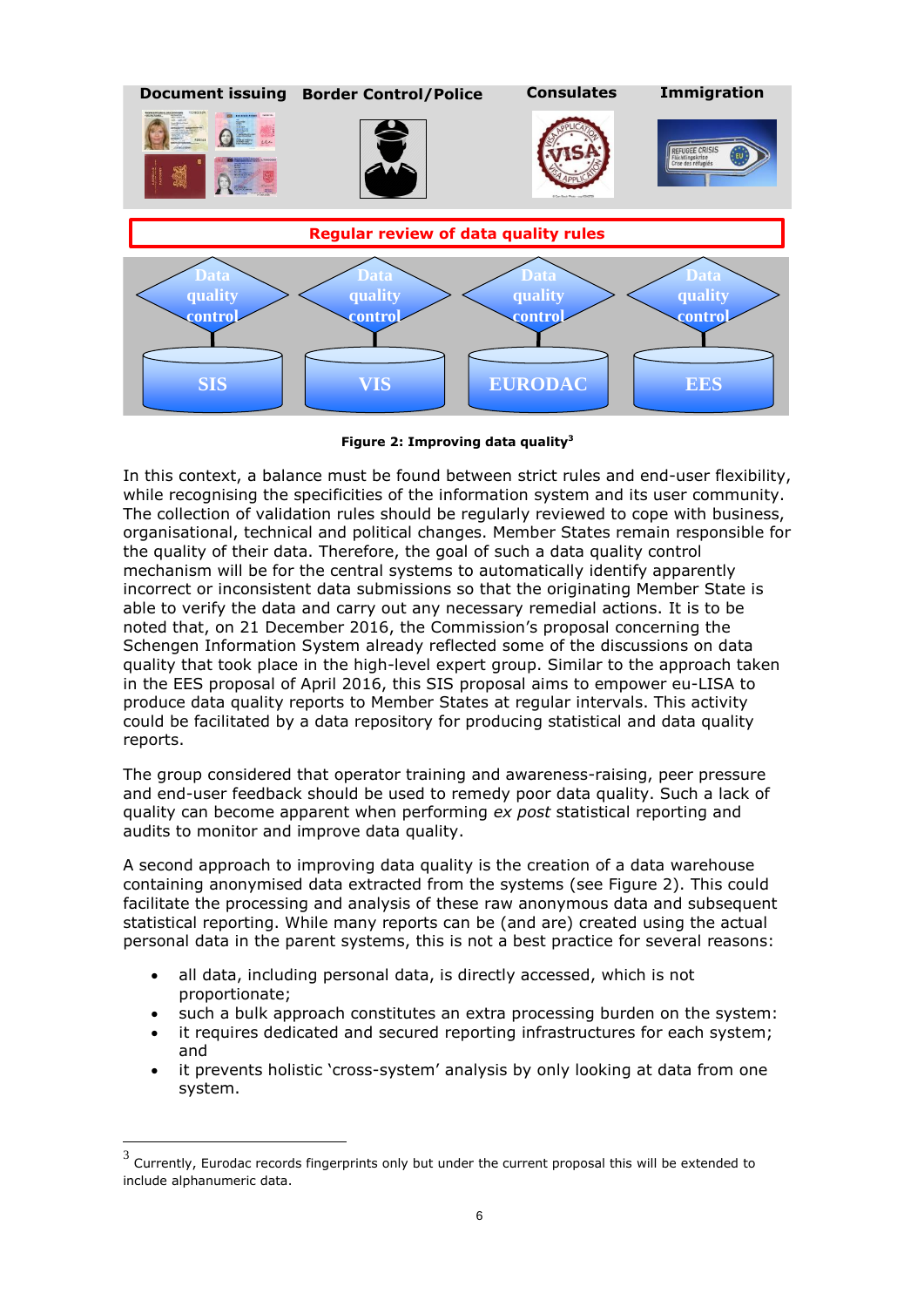

**Figure 3: Data warehouse**

In addition to avoiding these downsides in current practice, a data warehouse would be able to generate reports that will help Member States to better use the systems, including by taking informed decisions on EU policies in the area of migration and security. Examples include:

- the percentage of empty fields in SIS person & object alerts, in VIS records and in future systems, grouped by Member State authority;
- the percentage of visa overstayers by country of first entry, grouped by third country;
- the percentages of nationalities that enter in a different Member State than the one indicated in the visa application; and
- the distribution of fingerprint quality by Member State, authority and parent system.

## **3.2. Establishing a single-search functionality**

## *Chair's suggestions*

 $\overline{a}$ 

- $\triangleright$  Explore, together with eu-LISA, a proof of concept on the feasibility of creating a European search portal capable of searching in parallel all relevant EU systems. The proof of concept would consist of a study and a pilot project focusing in particular on SIS and VIS.<sup>4</sup>
- $\triangleright$  Explore, together with eu-LISA and Europol, whether Europol data could be accessed through a European search portal, and if so, under what conditions.
- $\triangleright$  Explore, together with eu-LISA and Interpol, whether Interpol databases could be accessed through a European search portal, and if so, under what conditions.

The Commission issued a questionnaire on the use by Member States of singlesearch interface (SSI) solutions. A main finding was that all Member States use an SSI of some kind. Following discussion in the group, we concluded that the development of a standardised national SSI is unnecessary and impractical.

However, the development of a **centralised** SSI or **European search portal** was considered promising. It would be capable of searching various central systems (SIS,

<sup>&</sup>lt;sup>4</sup> The proof of concept of a European search portal would by default accept transactions compliant with the interface control documents of the various systems (pass-through) but in addition would implement search transactions under the third phase of the Universal Message Format project. It should therefore be ensured that the proof of concept will accept transactions from SIS and VIS channels using both the SIS/VIS interface control document formats and the third–phase Universal Message Format.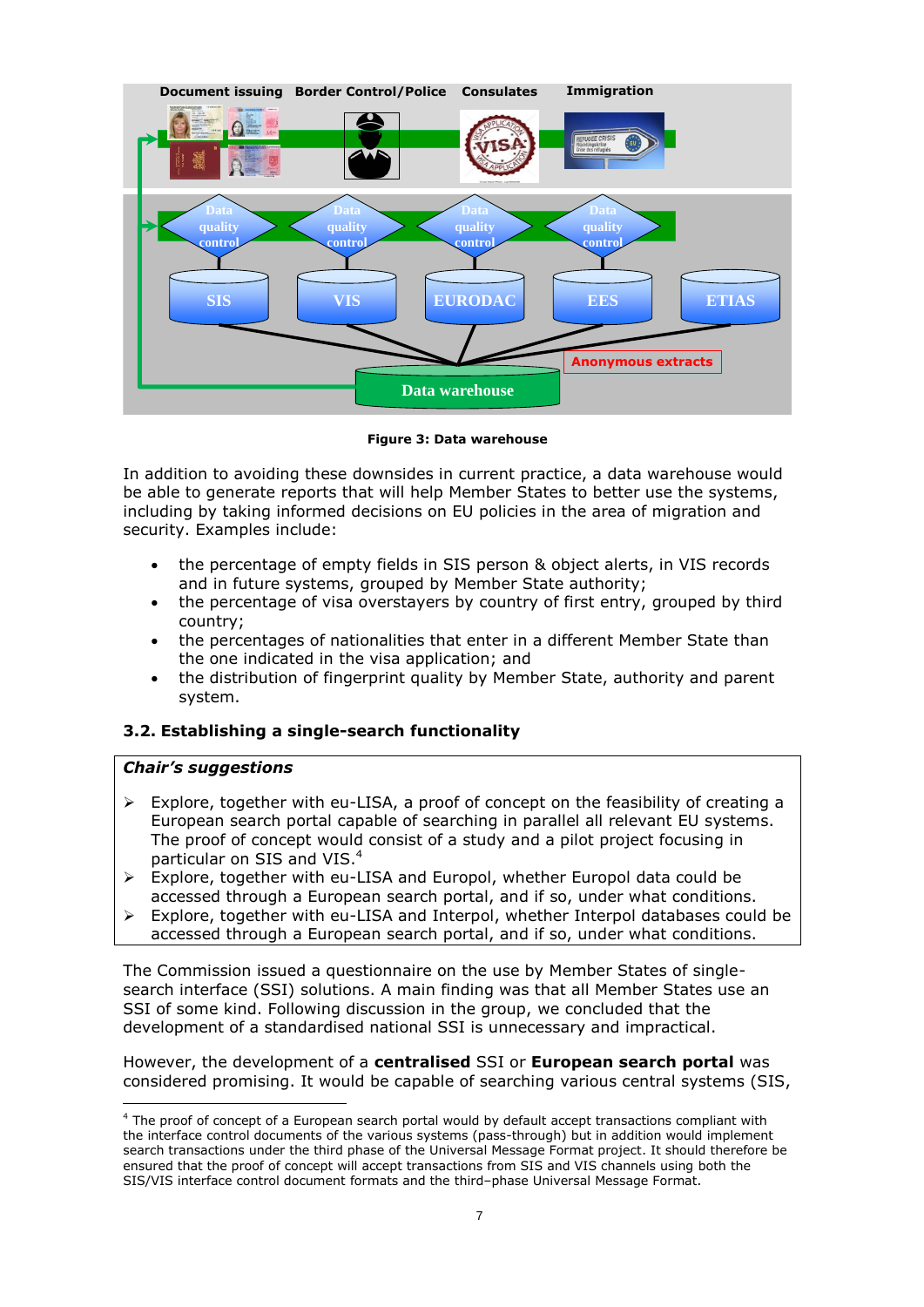VIS, possibly the Europol data, Interpol's Stolen and Lost Travel Documents database, the future European Criminal Records Information System (ECRIS) insofar as third-country nationals are concerned<sup>5</sup> and the future EES, ETIAS and the new Eurodac) (see Figure 3). An assessment of such a European search portal would be undertaken, but it would be expected to require relatively minor technical changes on the national side.



**Figure 4: Conceptual view of a European search portal<sup>6</sup>**

A European search portal would not connect to national databases. Existing national SSI solutions would remain necessary for that purpose. These national SSIs would, however, be connected to the European portal for the querying of relevant EU systems in line with existing rules on access and use of the data.

The potential practical and operational challenges for Member States to fully exploit the benefits of such a centralised SSI would need to be further explored. Europol efforts to incorporate queries to its information systems via its web service QUEST (Querying Europol Systems) in national SSIs (including through a pilot project) is promising and should be supported: it is expected to go live in the first half of 2017. Looking to the future, the introduction of QUEST also anticipates the eventual linkage of the Europol data to a European search portal.

<sup>&</sup>lt;u>5</u><br>5 At the current time, the European Criminal Records Information System for the exchange of criminal records information is a decentralised system. As such, it does not lend itself well to being included in a number of the initiatives discussed by the expert group. However, a proposal to provide for a new solution for third-country nationals and stateless persons was put forward by the Commission in January 2016. Discussions at Council level have now demonstrated a clear preference for a centralised system. A revised legislative proposal is needed and in the preparations for such a proposal, the work of the high-level expert group will be fully considered. For that purpose, a specific expert meeting has been organised for January 2017 to discuss how the work of the group can best be reflected in this respect.

<sup>6</sup> sTESTA (Secure Trans-European Services for Telematics between Administrations) is the EU's secured dedicated communication infrastructure. It is soon to be replaced by a new generation version TESTA-NG.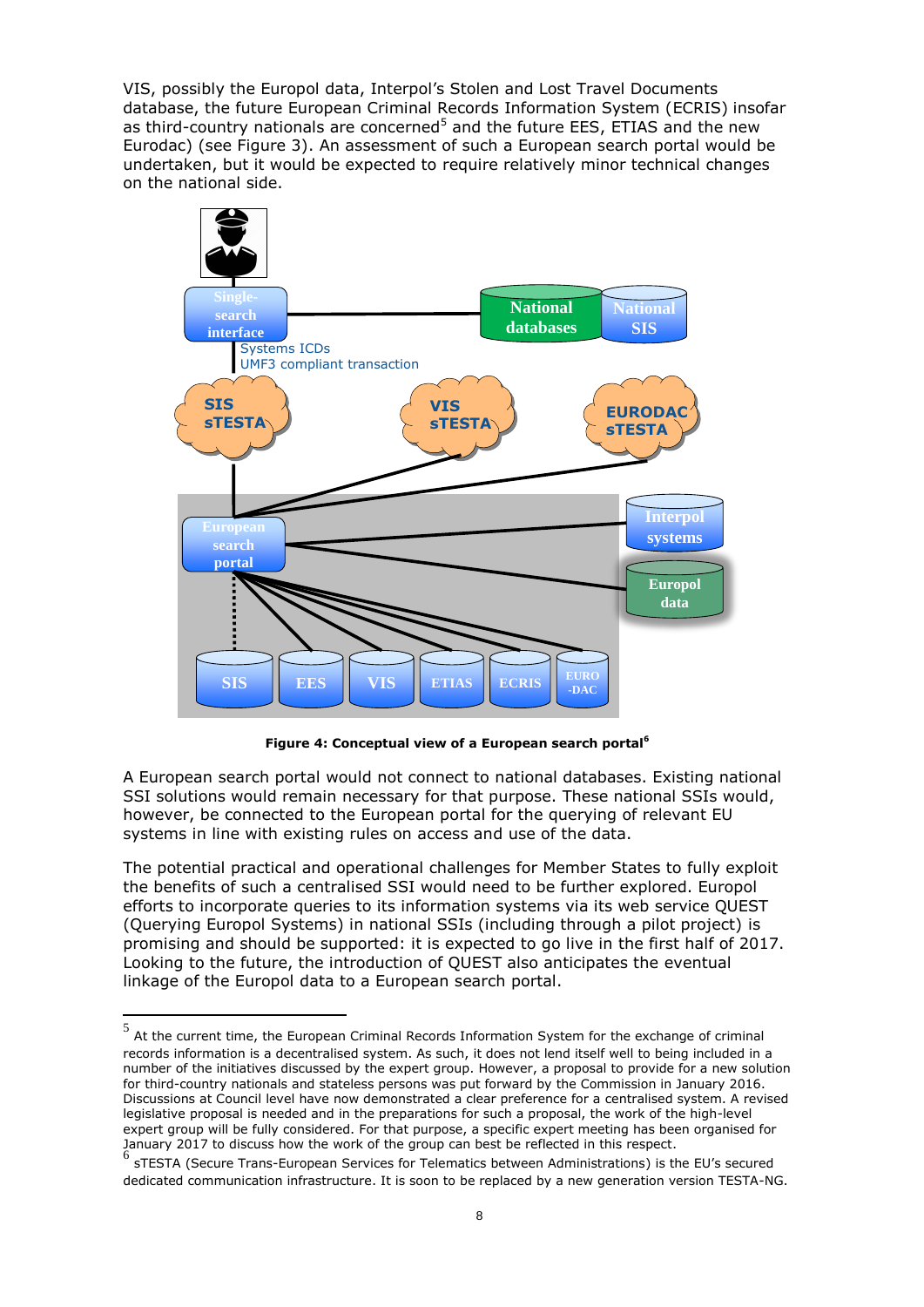The possibility to search the Interpol systems (Stolen and Lost Travel Documents (SLTD) and Travel Documents Associated With Notices (TDAWN)) via a European search portal, greatly facilitates access to this international data (not all available in European systems) in particular for Consular affairs and Asylum/migration entities.

The fact that these Interpol systems are (also) being fed by non-European countries will require a specific focus on data protection issues.

## **3.3. Building a shared biometric matching service**

## *Chair's suggestions*

- $\triangleright$  Request eu-LISA to analyse the technical and operational aspects of the possible implementation of a shared biometric matching service on the basis of the required new EES infrastructure. Such a new biometric matching service for EES should include scenarios for integrating other relevant systems. Once established, this EES-based biometric matching service could be used to progressively match biometric data from SIS, VIS, Eurodac and potentially other systems.
- $\triangleright$  Invite Europol, together with eu-LISA, to analyse how such a shared biometric matching service could also match biometric data from the Europol data.
- Explore, together with eu-LISA and the Prüm stakeholders, options for supporting the Prüm exchange and hosting national data from automated fingerprint identification systems in a shared biometric matching service.
- $\triangleright$  Explore, together with eu-LISA, the technical and legal aspects of utilising the future shared biometric matching service for the purpose of flagging the existence of biometric data from other systems.

The legal instruments of SIS, VIS, Eurodac and the Entry/Exit System do not prescribe the technical implementation details of the infrastructure that performs the fingerprint identification functions. Instead of a dedicated automated fingerprint identification system per individual system, a shared biometric matching service (BMS) could be implemented (see Figure 4). Whereas the former is only capable of matching fingerprints, the biometric matching service would be able to process both fingerprints and facial images. And rather than serving just one system, the shared biometric matching service would perform identifications and verifications for all the centralised systems (SIS, VIS, Eurodac, the future Entry/Exit System and the European Criminal Records Information System for third-country nationals, and possibly the Europol data). This would not necessarily require any changes to the legal instruments as each parent system will by default only search within its own data, in line with existing rules on access and use of the data. Personal data protection rules enshrined in the legal bases of the systems will be respected by compartmentalising the data, with separate access control rules for each category of data.

A shared biometric matching service has a number of potential advantages:

- easier, better, more secure and cheaper operations and maintenance of one single biometric system (which are generally very complex systems) from one provider;
- cheaper to procure/implement one system instead of six separate systems; and
- the prospects of better data protection.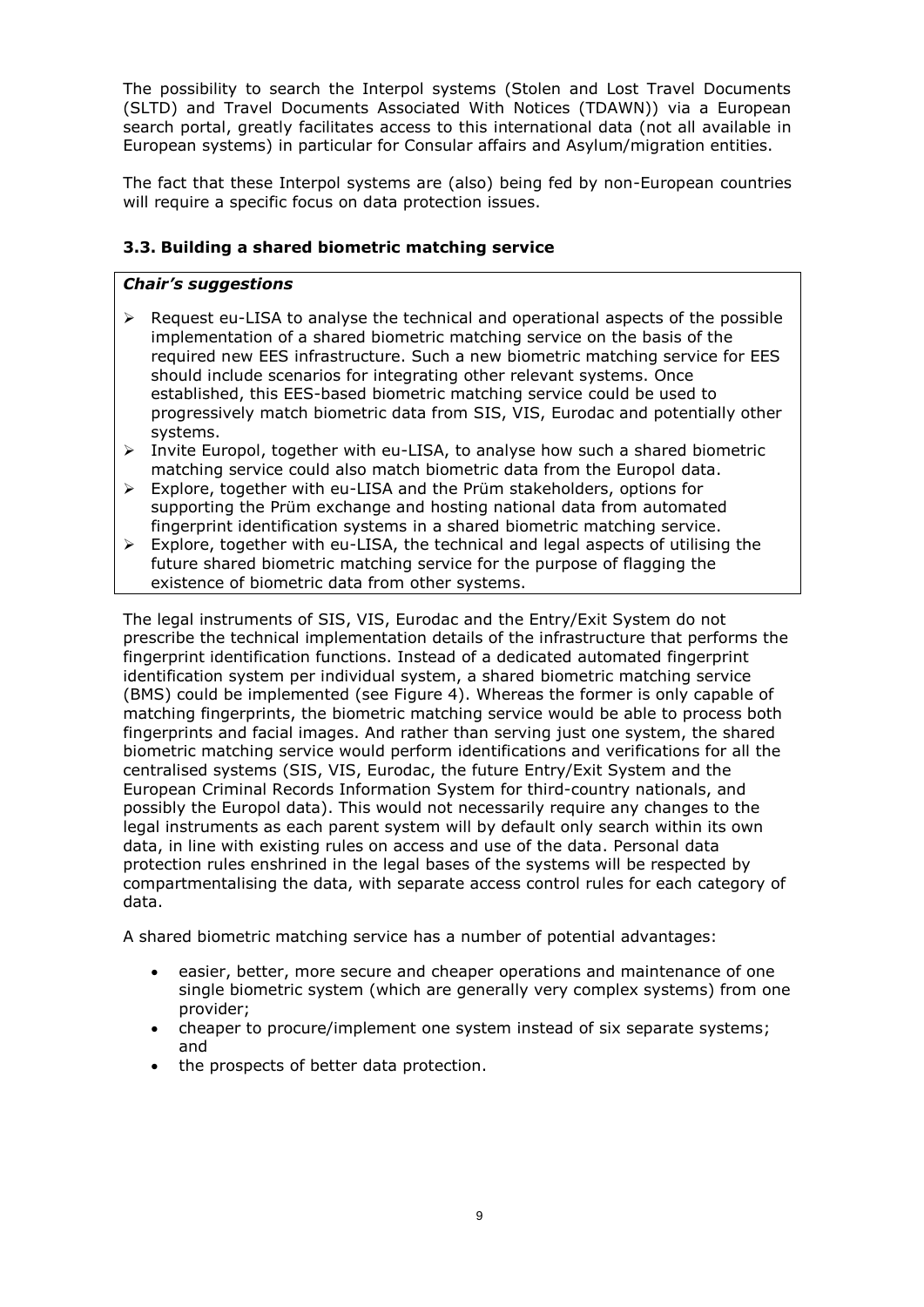

**Figure 5: Shared biometric matching service (BMS) with 'hit flags'**

In addition to these economies of scale, a shared biometric matching service would also open the possibility for a very important innovation: it would enable single searches with biometric data. A person who is the subject of a check can be registered in several systems simultaneously — potentially under different identities — given the specific purpose of each system. Public authorities should be able to obtain reliable and up-to-date information about the status of such persons on the basis of possible matches from all relevant EU systems. While various scenarios can be envisaged, the group considered that the most solid in terms of data protection safeguards is based on anonymous hit/no-hit 'flags'. The shared biometric matching service would match biometric data from various 'parent systems' such as the Entry/Exit System, SIS, VIS and Eurodac. At the same time, it would respect the original data access control of the parent system and the need to comply with data protection principles and the requirements of necessity, proportionality, purpose limitation and quality of data. These aspects could be further explored with the European Data Protection Supervisor and the Fundamental Rights Agency. The shared biometric matching service could be designed in such a way that the specific search transaction from a parent system (a fingerprint search from Eurodac for example) would not only contain the specific data of that system (the asylum seeker's identity in the case of Eurodac) but in addition a flag indicating possible data from other systems.

These hit/no-hit flags would not contain any specific data. They merely indicate the possibility of finding specific data, on the person in question, in another system.

Reporting this flag to indicate the presence of data in other systems would require changes to the legal instruments of all systems for which such a flag is requested.

In addition to matching biometric data from EU systems, the shared biometric matching service could also host purely national data, thus potentially relieving Member States of having to operate and maintain complex and expensive biometric systems. This centralised hosting of national data could be interesting for the Prüm exchange by providing a centralisation of searches and an improvement in performance; it would need to be explored in detail.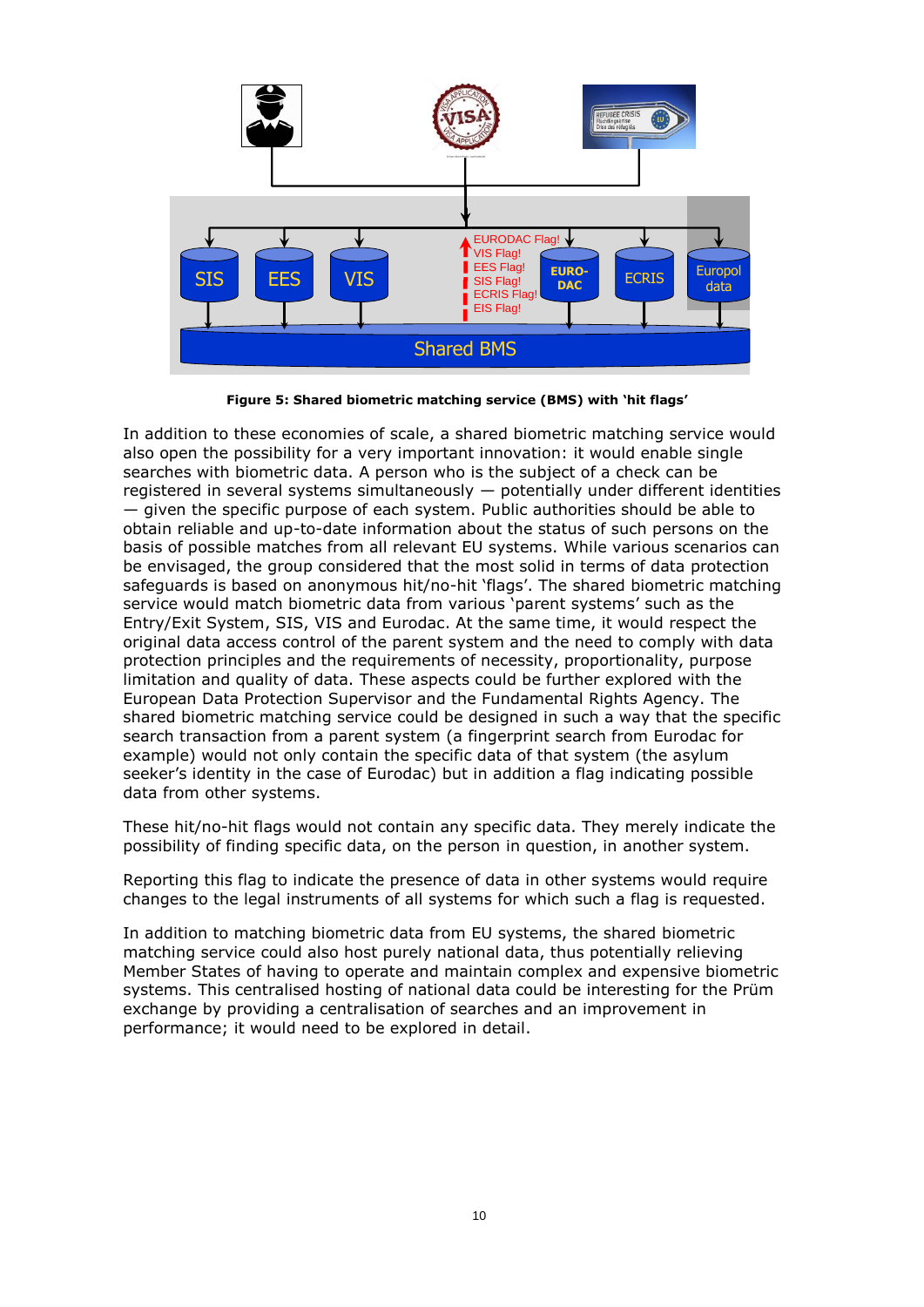## **3.4. Towards a common repository of data**

## *Chair's suggestions*

- $\triangleright$  Explore further whether it is necessary, technically feasible and proportionate to extend to other systems the common identity repository envisaged for the Entry/Exit and European Travel Information and Authorisation systems.
- Request eu-LISA to analyse the technical aspects of the establishment of a common repository of identity data, including the requirements for eventually relocating data from existing systems (SIS, VIS, Eurodac) into such a common repository.
- $\triangleright$  Request eu-LISA and Europol to analyse the same for Europol data.
- Explore, together with the European Data Protection Supervisor and the Fundamental Rights Agency, the data-protection implications of the establishment of a common repository of data.

The establishment of the shared biometric matching service would bring immediate advantages on its own. In due course, it could also be complemented by the development of a common repository of alphanumerical identity data. Starting with the biometric attributes of an identity, a further step could be to migrate the common biographical attributes (such as name, date of birth, gender) from the various existing systems to a centralised common repository (see Figure 5). Establishing such a common repository would overcome the current fragmentation in the EU's architecture of data management for border control and security and the related risk of blind spots. This fragmentation is linked to the way purpose limitation of each system is currently being implemented, and it results in the same data being stored several times. A common identity repository for all systems would also help to avoid duplication and overlaps of data.

The identity records in the common repository would be linked to specific data that remain in the system that actually 'owns' this identity record. All established and future rules and limitations on access control are obviously also applicable to the records in the common identity repository.

The common repository of identity data and the shared biometric matching service would enable single identifications using biographical and/or biometric data, based on a hit/no-hit concept, in line with existing rules on access and use of the data. This could drastically facilitate the work of law enforcement entities while limiting pointless access to sensitive data.



**Figure 6: Conceptual view of a common identity repository**

The Commission's legislative proposal for the establishment of the European Travel Information and Authorisation System (ETIAS) envisages already to put this concept into practice: *'ETIAS and EES would share a common repository of personal data of third-country nationals, with additional data from the ETIAS application (e.g. residence information, answers to background questions, IP address) and the EES*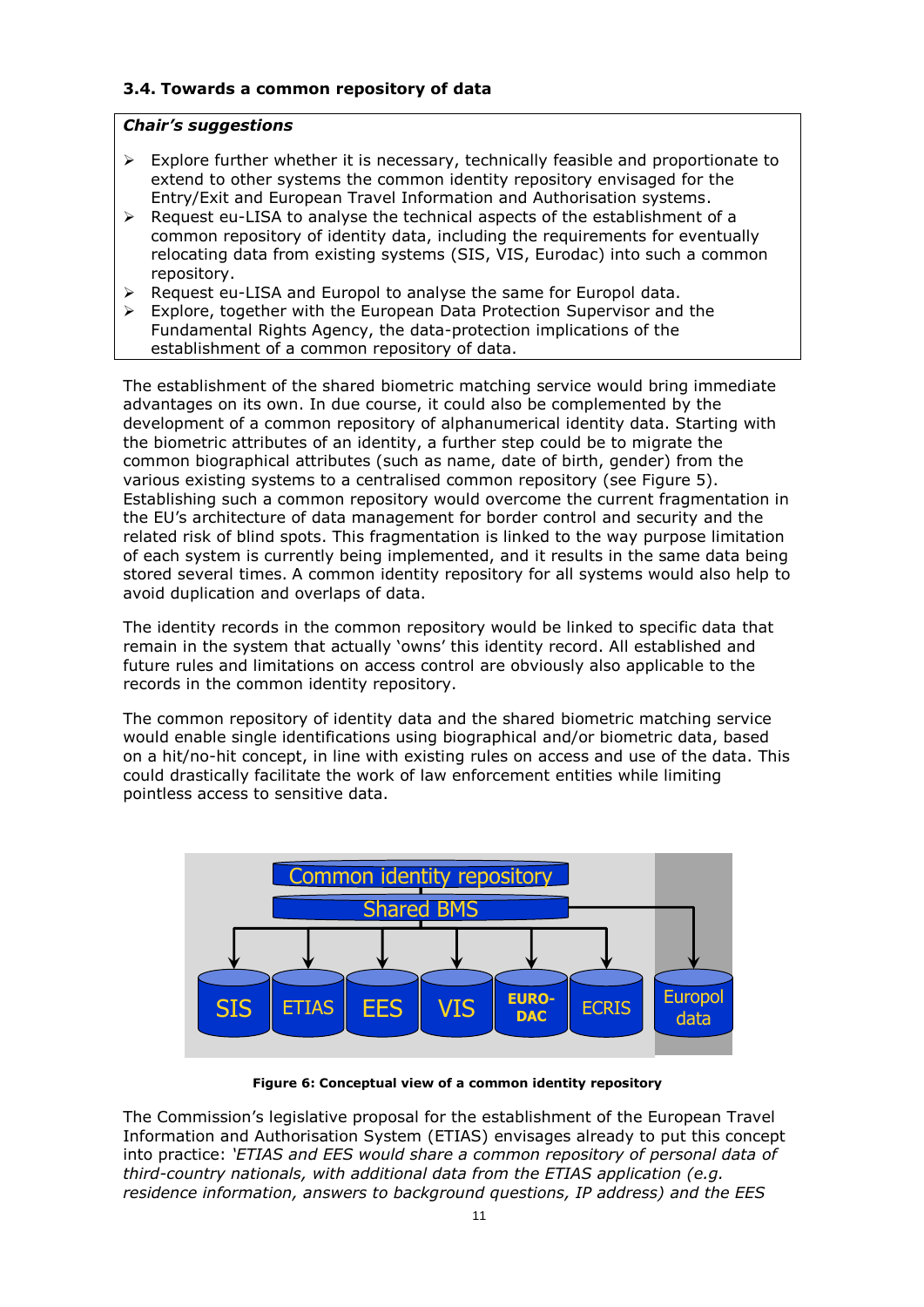*entry-exit records separately stored, but linked to this shared and single identification file.'* (COM(2016), 731 final, page 15).

Building on the envisaged common EES/ETIAS repository, and assuming that a shared biometric matching service will be established, it would be an additional step to also transfer biographical data of other central systems (SIS, VIS, Eurodac, possibly the European Criminal Records Information System for third-country nationals) into such a repository. To avoid duplication of data and to facilitate further efficiency in use of the systems, a data architecture for the justice and home affairs domain will also be required.

The inclusion of identity data from the Europol Information System would also be possible, even if this could be more complex given the differences in end-users and different access-control and sensitivity markers.

## **3.5. Cross-cutting issue: promoting the use of the Universal Message Format**

## *Chair's suggestions*

- Increase and promote the use of Universal Message Format (UMF) as the preferred message format. In this context, create 'translators' between UMF and SIS/VIS interface control documents, focusing first on persons and documents.
- $\triangleright$  Consider the potential need for a UMF committee, involving all stakeholders including eu-LISA and Europol, to pave the way for a wider and better use of UMF, especially considering the developments of the Entry/Exit and European Travel Information and Authorisation systems and other future systems.

Each information system uses a specific data model to organise and store the various properties of data processed. The specific interface or message format often described in an interface control document — used to interact with the information system is closely linked to this data model and each interface may thus be different.

The UMF is one step towards creating a universal standard at EU level that can be used to orchestrate interactions between multiple systems in an interoperable way.

UMF facilitates the use of single-search interfaces but for existing information systems some form of 'translation' or reformatting will always be necessary.

## **4. CONCLUSION**

There is a growing consensus among the members of the expert group on what issues should be addressed as a priority, in particular to respond to the real needs of the end-user, be it a border guard or a police or customs officer. These are presented briefly in this report.

Raising the standards of data quality and data usage across all systems is a crosscutting issue. Improvements in this area will ensure that information can be effectively used and compared. Similarly, promoting the use of Universal Message Format will enable systems to benefit from the steps towards interoperability that we envisage.

At this stage, the group considers that the priority options to be considered in promoting interoperability come under three strands: developing a single-search functionality that could become a European search portal for centralised systems; building a shared biometric matching service as a means to raise the level of reliability in identifying persons and to retrieve an alert when data on the same individual is stored in other systems; and considering further whether a common repository of identity data should be an ultimate goal as a means to simplify and accelerate searches, and further minimise the risk of false hits.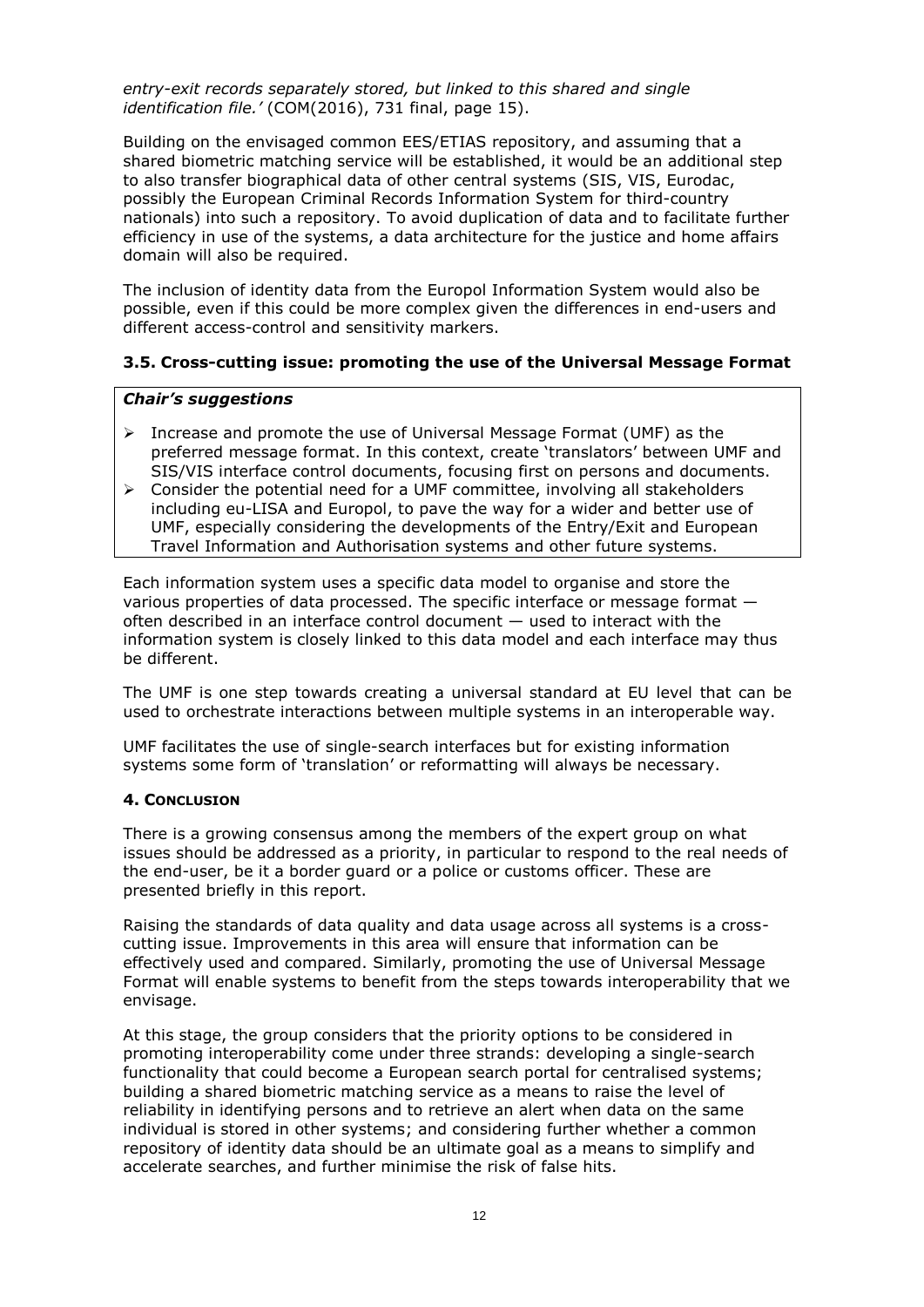In the coming months, the group will attempt to address the issues that are outlined in my orientations. In addition it will look into the following issues that fall under its purview.

- We will schedule for discussion whether it is legally possible, necessary and proportionate for the Entry/Exit System, once it comes into force, to be extended to cover EU citizens, or whether other, more effective, technological solutions can be introduced to meet the objectives of such an extension.
- We shall discuss the need and value of a possible European repository with data on third country nationals holding long-stay visas, residence permits and residence cards.
- Insofar as customs cooperation is concerned, there is a common interest in considering whether the benefits — not only in terms of security but also in terms of costs — that we are identifying for border management and security can apply for these systems too, and whether interconnections and synergies between customs systems and border management and security systems can be established.
- Another subject that merits further reflection by the group is the European Criminal Records Information System, where solutions for a centralised exchange of criminal records on third-country nationals are currently being considered, and which also raises questions of interoperability with other systems.
- Finally, the group should still take a closer look into the challenge of strengthening and improving the functioning of the Prüm cooperation, including at the level of both system architecture and governance.

The high-level expert group has had an intensive period of activity since it was constituted in June. As chair, I appreciate greatly the commitment shown by all those involved. This very much reflects the scale of the challenges that the group has been asked to consider and the urgent nature of the work in responding to justifiable demands of both political leaders and European citizens. These demands concern border management and security, but also data protection and fundamental rights.

The group is on schedule to present its formal report by the end of April 2017. It will then be for the Commission to react. In the April Communication, the Commission said it would present further concrete ideas to the European Parliament and the Council as a basis for a joint discussion on the way forward for policy on information systems in the area of freedom, justice and security.